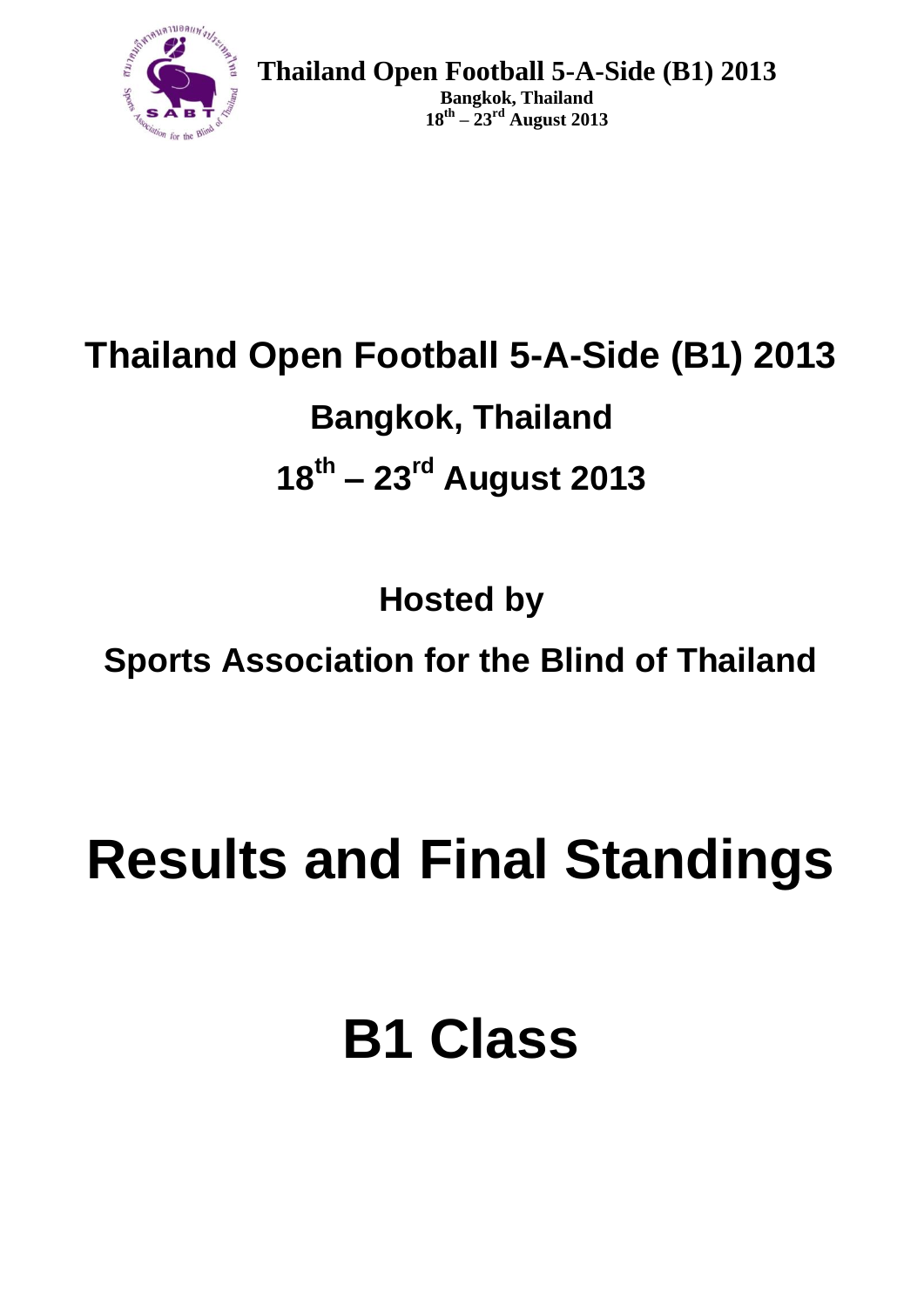

### Participating Nations in Alphabetical Order

| No.            | <b>Nation</b> |                 |  |  |  |  |
|----------------|---------------|-----------------|--|--|--|--|
| 1              |               | Hong Kong       |  |  |  |  |
| $\overline{2}$ | S             | India           |  |  |  |  |
| 3              | $\mathbb{Q}$  | Iran            |  |  |  |  |
| $\overline{4}$ |               | Malaysia        |  |  |  |  |
| 5              |               | <b>Russia</b>   |  |  |  |  |
| 6              |               | <b>Thailand</b> |  |  |  |  |
| 7              |               | Vietnam         |  |  |  |  |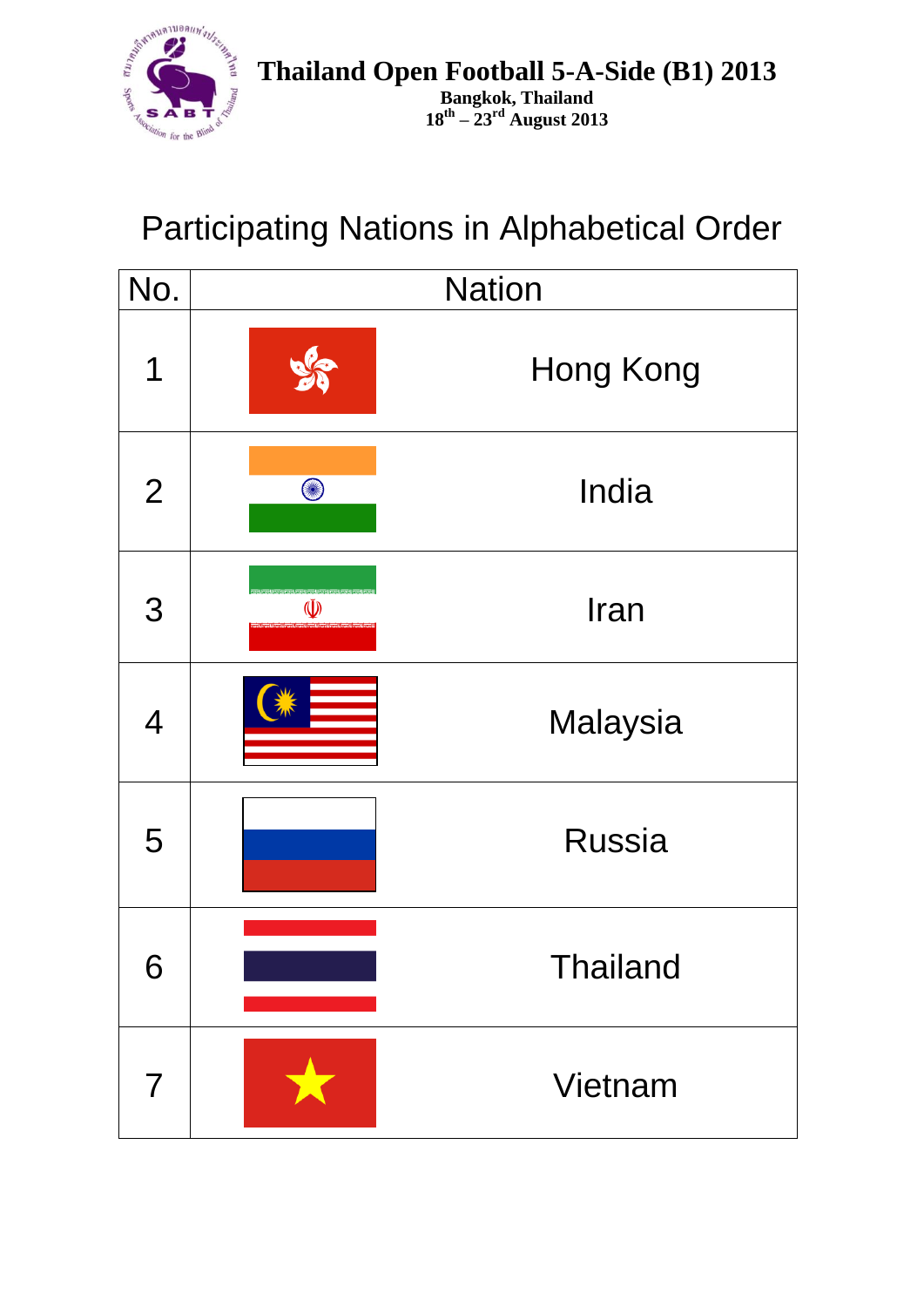

**Bangkok, Thailand 18th – 23rd August 2013**

#### **Pool A**

| Pool           | Team            | <b>Played</b> | Won | <b>Drawn</b> | Lost | <b>GF</b> | GA | GD   | <b>Points</b> |
|----------------|-----------------|---------------|-----|--------------|------|-----------|----|------|---------------|
| A1             | <b>Iran</b>     | 3             | 3   |              |      |           |    | +7   |               |
| A2             | <b>Russia</b>   | 3             |     |              |      |           |    | $+3$ |               |
| A3             | <b>Malaysia</b> | 3             |     |              |      |           | ◠  | -    |               |
| A <sub>4</sub> | <b>Vietnam</b>  | 3             |     |              | 3    |           |    | -9   |               |

#### **Pool B**

| Pool      | Team             | <b>Played</b> | Won | Drawn | Lost | GF | GA | <b>GD</b> | <b>Points</b> |
|-----------|------------------|---------------|-----|-------|------|----|----|-----------|---------------|
| <b>B1</b> | <b>Thailand</b>  |               |     |       |      | 22 |    | $+22$     |               |
| <b>B2</b> | <b>Hong Kong</b> |               |     |       |      |    | 12 | -11       |               |
| <b>B3</b> | India            |               |     |       |      |    | 12 | -11       |               |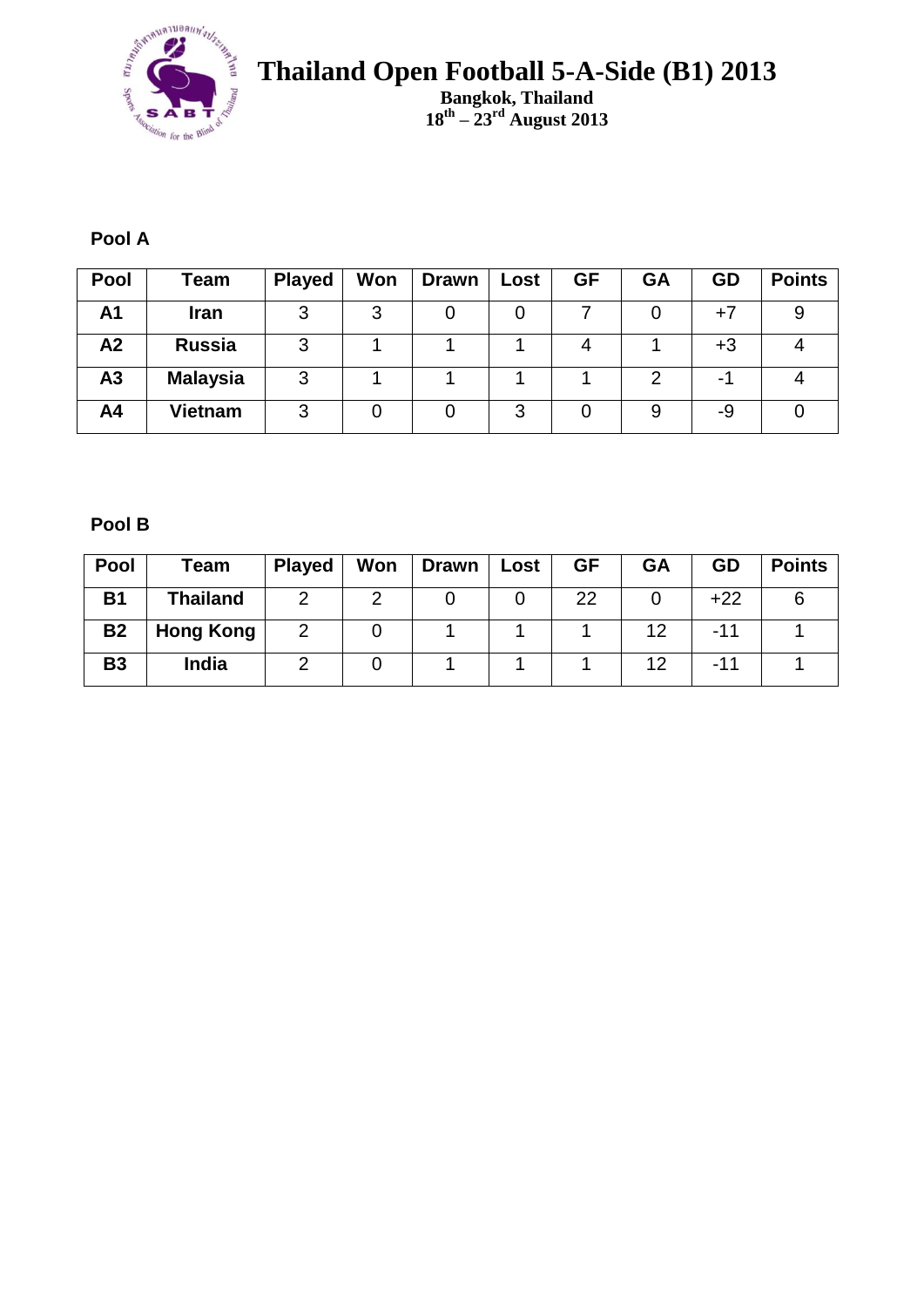

**Bangkok, Thailand 18th – 23rd August 2013**

#### **Round-robin Stage**

| 20 <sup>th</sup> August 2013, Tuesday  |                                                 |                 |          |           |  |
|----------------------------------------|-------------------------------------------------|-----------------|----------|-----------|--|
| 09:00                                  | Pool A                                          | Malaysia        | $1 - 0$  | Vietnam   |  |
| 10:30                                  | Pool B                                          | <b>Thailand</b> | $11 - 0$ | Hong Kong |  |
| 14:30                                  | Pool A                                          | Iran            | $1 - 0$  | Russia    |  |
| 16:00                                  | Pool B                                          | Hong Kong       | $1 - 1$  | India     |  |
|                                        | 21 <sup>st</sup> August 2013, Wednesday         |                 |          |           |  |
| 10:00                                  | Pool A                                          | Iran            | $4 - 0$  | Vietnam   |  |
| 11:00                                  | Pool A                                          | Russia          | $0 - 0$  | Malaysia  |  |
| 13:30                                  | Pool B                                          | <b>Thailand</b> | $11 - 0$ | India     |  |
| 14:30                                  | Pool A                                          | Russia          | $4 - 0$  | Vietnam   |  |
| 15:30                                  | Pool A                                          | Iran            | $2 - 0$  | Malaysia  |  |
| 22 <sup>nd</sup> August 2013, Thursday |                                                 |                 |          |           |  |
| 08:30                                  | <b>Penalty Kick</b>                             | Hong Kong       | $0 - 1$  | India     |  |
| 09:00                                  | Semifinal (1)                                   | Iran            | $8 - 0$  | India     |  |
| 10:30                                  | Semifinal (2)                                   | <b>Thailand</b> | $0 - 4$  | Russia    |  |
| 13:00                                  | 3 <sup>rd</sup> and 4 <sup>th</sup> Place Match | Thailand        | $9 - 0$  | India     |  |
| 15:00                                  | Final                                           | Iran            | $4 - 0$  | Russia    |  |